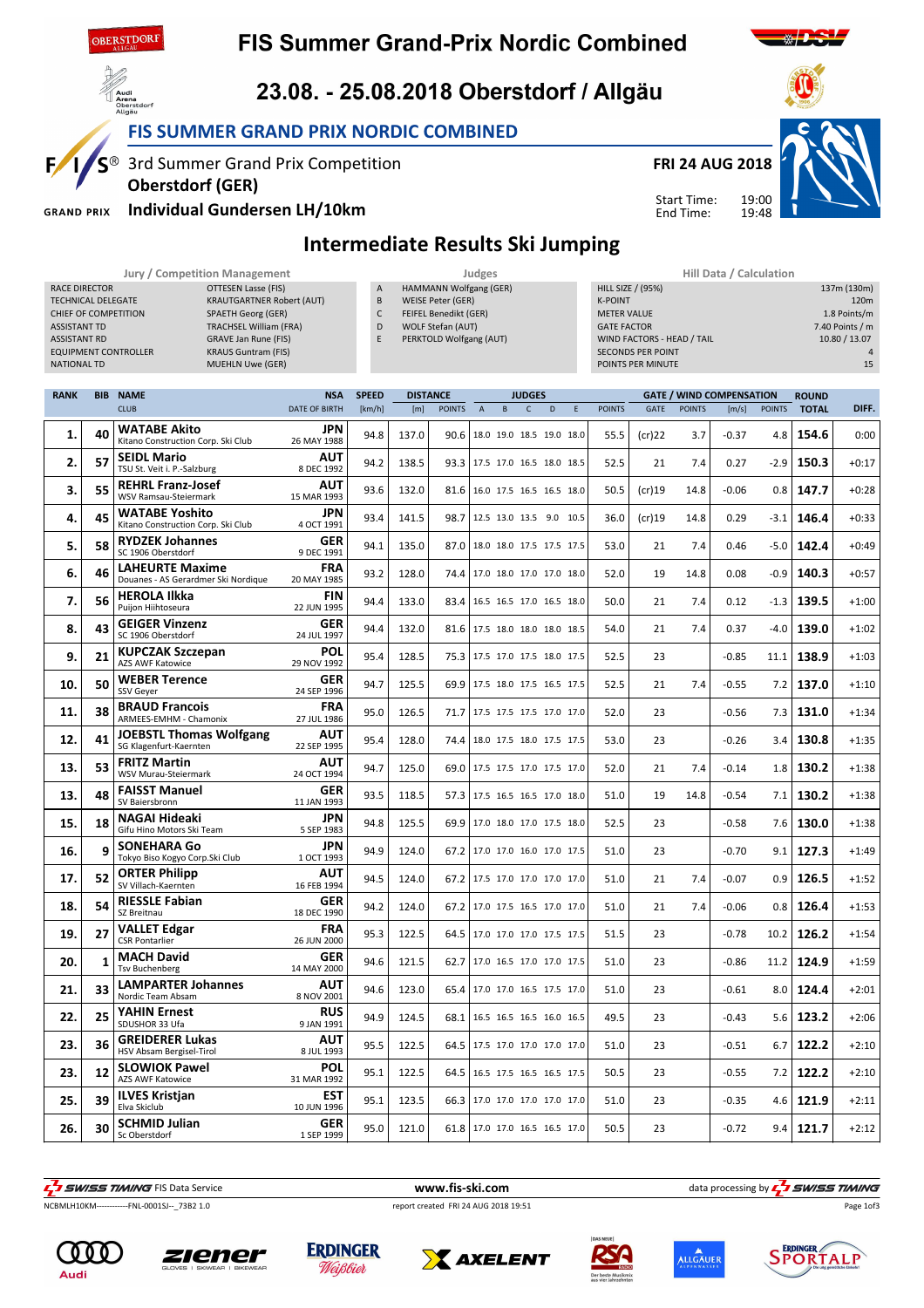

#### **FIS Summer Grand-Prix Nordic Combined**



E

**GRAND PRIX** 

#### 23.08. - 25.08.2018 Oberstdorf / Allgäu

FIS SUMMER GRAND PRIX NORDIC COMBINED

S<sup>®</sup> 3rd Summer Grand Prix Competition

Individual Gundersen LH/10km

Oberstdorf (GER)





19:00 19:48 Start Time:



End Time:

# Intermediate Results Ski Jumping

| <b>RANK</b> | <b>BIB</b>     | <b>NAME</b>                                                 | <b>NSA</b>                | <b>SPEED</b> |       | <b>DISTANCE</b> |                                 |   | <b>JUDGES</b> |                          |   |               |             |               | <b>GATE / WIND COMPENSATION</b> |               | <b>ROUND</b> |         |
|-------------|----------------|-------------------------------------------------------------|---------------------------|--------------|-------|-----------------|---------------------------------|---|---------------|--------------------------|---|---------------|-------------|---------------|---------------------------------|---------------|--------------|---------|
|             |                | <b>CLUB</b>                                                 | <b>DATE OF BIRTH</b>      | [km/h]       | [m]   | <b>POINTS</b>   | $\overline{A}$                  | B | $\mathsf{C}$  | D                        | E | <b>POINTS</b> | <b>GATE</b> | <b>POINTS</b> | [m/s]                           | <b>POINTS</b> | <b>TOTAL</b> | DIFF.   |
| 27.         | 42             | <b>MAEKIAHO Arttu</b><br>Kainuun Hiihtoseura                | <b>FIN</b><br>16 SEP 1997 | 95.1         | 124.5 | 68.1            |                                 |   |               | 17.5 17.5 17.0 17.0 17.5 |   | 52.0          | 23          |               | $-0.05$                         | 0.7           | 120.8        | $+2:15$ |
| 28.         | 3              | <b>LEHNERT Luis</b><br>Wsv Oberaudorf                       | <b>GER</b><br>12 JUN 2000 | 95.1         | 119.5 | 59.1            |                                 |   |               | 16.5 16.5 16.5 17.5 17.5 |   | 50.5          | 23          |               | $-0.73$                         | 9.5           | 119.1        | $+2:22$ |
| 29.         | 24             | <b>WELDE David</b><br>SC Sohland                            | <b>GER</b><br>15 APR 1994 | 95.6         | 120.0 | 60.0            |                                 |   |               | 16.5 17.0 17.0 17.5 17.5 |   | 51.5          | 23          |               | $-0.43$                         | 5.6           | 117.1        | $+2:30$ |
| 30.         | 47             | <b>PITTIN Alessandro</b><br><b>GS FIAMMEGIALLE</b>          | <b>ITA</b><br>11 FEB 1990 | 93.2         | 111.5 | 44.7            |                                 |   |               | 16.5 17.5 16.0 17.5 16.5 |   | 50.5          | 19          | 14.8          | $-0.48$                         | 6.3           | 116.3        | $+2:33$ |
| 30.         | 37             | <b>MUHLETHALER Laurent</b><br>Premanon                      | <b>FRA</b><br>27 SEP 1997 | 94.6         | 119.5 | 59.1            |                                 |   |               | 17.0 17.0 16.5 16.5 16.5 |   | 50.0          | 23          |               | $-0.55$                         | 7.2           | 116.3        | $+2:33$ |
| 32.         | 4              | <b>DVORAK Miroslav</b><br>ASO Dukla Liberec                 | <b>CZE</b><br>3 MAR 1987  | 94.8         | 118.5 |                 | 57.3   17.0 16.0 16.5 16.5 17.0 |   |               |                          |   | 50.0          | 23          |               | $-0.55$                         | 7.2           | 114.5        | $+2:40$ |
| 33.         | 31             | <b>VYTRVAL Jan</b><br>ASO Dukla Liberec                     | <b>CZE</b><br>8 MAY 1998  | 94.4         | 117.0 | 54.6            |                                 |   |               | 17.0 17.0 16.5 17.0 16.5 |   | 50.5          | 23          |               | $-0.69$                         | 9.0           | 114.1        | $+2:42$ |
| 34.         | 32             | <b>HAHN Martin</b><br><b>VSC Klingenthal</b>                | <b>GER</b><br>6 MAY 1997  | 95.4         | 118.5 | 57.3            |                                 |   |               | 16.5 16.5 16.0 17.0 16.5 |   | 49.5          | 23          |               | $-0.53$                         | 6.9           | 113.7        | $+2:44$ |
| 35.         | $\overline{2}$ | <b>HUETTEL Simon</b><br>Wsv 1922 weissenstadt               | <b>GER</b><br>4 AUG 1999  | 95.3         | 115.5 | 51.9            |                                 |   |               | 16.5 16.5 16.5 16.0 16.5 |   | 49.5          | 23          |               | $-0.85$                         | 11.1          | 112.5        | $+2:48$ |
| 36.         | 8              | <b>BARKOV Viacheslav</b><br>SDUSHOR UOR 2 MOSCOW            | <b>RUS</b><br>28 FEB 1992 | 95.2         | 114.5 | 50.1            |                                 |   |               | 17.0 16.5 16.5 16.5 16.5 |   | 49.5          | 23          |               | $-0.83$                         | 10.8          | 110.4        | $+2:57$ |
| 37.         | 34             | <b>MUTRU Leevi</b><br>Lahti SC                              | <b>FIN</b><br>16 MAY 1995 | 95.2         | 114.5 | 50.1            |                                 |   |               | 16.5 17.5 16.0 16.0 16.5 |   | 49.0          | 23          |               | $-0.60$                         | 7.8           | 106.9        | $+3:11$ |
| 38.         | 35             | <b>LOOMIS Ben</b><br>Flying Eagles ski club                 | USA<br>9 JUN 1998         | 95.7         | 113.5 |                 | 48.3 17.0 17.5 16.5 16.5 16.5   |   |               |                          |   | 50.0          | 23          |               | $-0.55$                         | 7.2           | 105.5        | $+3:16$ |
| 39.         | 15             | <b>KOSTNER Aaron</b><br><b>GARDENA RAIFFEISEN</b>           | <b>ITA</b><br>8 JUL 1999  | 95.4         | 112.0 | 45.6            |                                 |   |               | 16.0 17.0 16.0 16.0 16.5 |   | 48.5          | 23          |               | $-0.46$                         | 6.0           | 100.1        | $+3:38$ |
| 40.         | 19             | <b>BRECL Gasper</b><br>Ssk Velenje                          | <b>SLO</b><br>18 NOV 1999 | 94.7         | 110.5 | 42.9            |                                 |   |               | 15.5 16.5 16.0 15.5 15.5 |   | 47.0          | 23          |               | $-0.71$                         | 9.3           | 99.2         | $+3:42$ |
| 41.         | 23             | <b>KUDZIA Piotr</b><br>Lks Klimczok bystra                  | POL<br>18 NOV 2000        | 95.1         | 109.0 | 40.2            |                                 |   |               | 16.0 16.5 16.0 16.5 16.0 |   | 48.5          | 23          |               | $-0.62$                         | 8.1           | 96.8         | $+3:51$ |
| 42.         | 29             | GOOD Jasper<br>Steamboat Springs Winter Sports Clu          | <b>USA</b><br>10 MAY 1996 | 95.2         | 106.5 | 35.7            |                                 |   |               | 16.0 15.5 15.5 15.5 14.5 |   | 46.5          | 23          |               | $-0.96$                         | 12.5          | 94.7         | $+4:00$ |
| 43.         | 14             | VAXELAIRE Lilian<br>S.C xonrupt                             | <b>FRA</b><br>4 FEB 1998  | 94.9         | 106.0 | 34.8            |                                 |   |               | 16.5 17.0 16.5 16.5 16.0 |   | 49.5          | 23          |               | $-0.72$                         | 9.4           | 93.7         | $+4:04$ |
| 44.         | 28             | <b>BUZZI Raffaele</b><br><b>CS CARABINIERI</b>              | <b>ITA</b><br>17 JUL 1995 | 95.6         | 106.0 | 34.8            |                                 |   |               | 16.0 16.0 16.0 15.5 16.0 |   | 48.0          | 23          |               | $-0.79$                         | 10.3          | 93.1         | $+4:06$ |
| 44.         | 10             | <b>MASTIEV Samir</b><br>Ekaterinburg Dinamo                 | <b>RUS</b><br>13 JAN 1993 | 95.2         | 107.0 | 36.6            |                                 |   |               | 16.0 16.5 15.5 16.5 16.0 |   | 48.5          | 23          |               | $-0.61$                         | 8.0           | 93.1         | $+4:06$ |
| 46.         | 7              | <b>PAROLARI Denis</b><br>LAVAZE' VARENA                     | <b>ITA</b><br>14 SEP 1998 | 95.3         | 106.5 | 35.7            | 15.5 16.5 15.5 16.0 16.0        |   |               |                          |   | 47.5          | 23          |               | $-0.70$                         | 9.1           | 92.3         | $+4:09$ |
| 47.         | 22             | <b>RAKPAROV Chingiz</b>                                     | <b>KAZ</b><br>5 JUL 1995  | 94.4         | 106.0 | 34.8            |                                 |   |               | 16.0 16.0 16.0 15.0 15.0 |   | 47.0          | 23          |               | $-0.78$                         | 10.2          | 92.0         | $+4:10$ |
| 48.         | 20             | <b>IVANOV Vitalii</b><br>S Peterburg KOR 1 TSSP Karelia     | <b>RUS</b><br>22 OCT 1998 | 94.8         | 105.0 | 33.0            |                                 |   |               | 16.5 16.0 16.0 16.0 16.0 |   | 48.0          | 23          |               | $-0.82$                         | 10.7          | 91.7         | $+4:12$ |
| 49.         | 16             | <b>ZEMEK David</b><br>ASO Dukla                             | <b>CZE</b><br>20 SEP 1999 | 94.9         | 104.5 | 32.1            |                                 |   |               | 15.5 16.0 15.5 16.0 15.5 |   | 47.0          | 23          |               | $-0.62$                         | 8.1           | 87.2         | $+4:30$ |
| 50.         | 17             | <b>ANDREWS Grant</b><br>Steamboat Springs Winter Sports Clu | <b>USA</b><br>3 DEC 1997  | 94.4         | 103.0 | 29.4            |                                 |   |               | 16.0 16.5 16.0 16.0 16.0 |   | 48.0          | 23          |               | $-0.56$                         | 7.3           | 84.7         | $+4:40$ |
| 51.         | 13             | <b>SHUMATE Jared</b><br>Park City Ski and Snowboard         | USA<br>6 MAR 1999         | 95.1         | 97.5  | 19.5            |                                 |   |               | 16.0 16.0 16.0 16.0 15.5 |   | 48.0          | 23          |               | $-1.06$                         | 13.9          | 81.4         | $+4:53$ |
| 52.         | 11             | <b>ILVES Andreas</b><br>Elva Skiclub                        | <b>EST</b><br>28 APR 2000 | 95.8         | 99.0  | 22.2            |                                 |   |               | 15.5 15.5 15.5 15.5 15.5 |   | 46.5          | 23          |               | $-0.91$                         | 11.9          | 80.6         | $+4:56$ |
| 53.         | 6              | <b>JELEN Rok</b><br>Ssk Velenie                             | SLO<br>31 MAR 2000        | 94.4         | 97.0  | 18.6            | 14.5 15.5 14.5 14.0 14.0        |   |               |                          |   | 43.0          | 23          |               | $-0.76$                         | 9.9           | 71.5         | $+5:32$ |
| 54.         | 5              | <b>ORUSSAYEV Eldar</b>                                      | <b>KAZ</b><br>8 FEB 1994  | 93.3         | 85.0  |                 | -3.0   15.5 15.5 15.0 15.0 15.0 |   |               |                          |   | 45.5          | 23          |               | $-0.60$                         | 7.8           | 50.3         | $+6:57$ |



NCBMLH10KM------------FNL-0001SJ--\_73B2 1.0 report created FRI 24 AUG 2018 19:51

**F**<br>WWW.fis-ski.com data processing by  $\frac{1}{2}$  SWISS TIMING

Page 2of3











 $\overbrace{116}^{\text{A}}$ uei